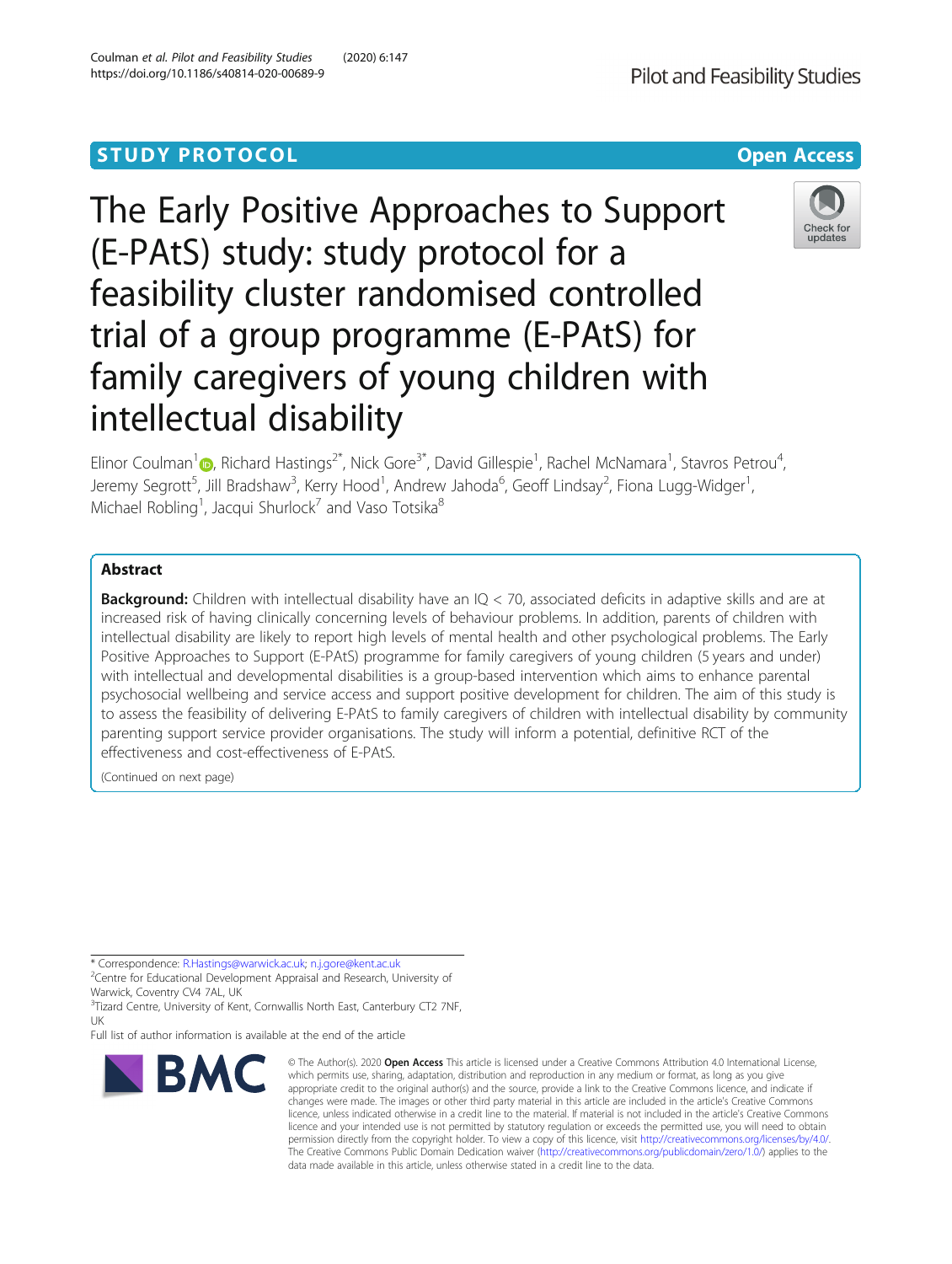# (Continued from previous page)

Methods: This study is a feasibility cluster randomised controlled trial, with embedded process evaluation. Up to 2 family caregivers will be recruited from 64 families with a child (18 months to 5 years) with intellectual disability at research sites in the UK. Participating families will be allocated to intervention: control on a 1:1 basis; intervention families will be offered the E-PAtS programme immediately, continuing to receive usual practice, and control participants will be offered the opportunity to attend the E-PAtS programme at the end of the follow-up period and will continue to receive usual practice. Data will be collected at baseline, 3 months post-randomisation and 12 months post-randomisation. The primary aim is to assess feasibility via the assessment of: recruitment of service provider organisations; participant recruitment; randomisation; retention; intervention adherence; intervention fidelity and the views of participants, intervention facilitators and service provider organisations regarding intervention delivery and study processes. The secondary aim is preliminary evaluation of a range of established outcome measures for individual family members, subsystem relationships and overall family functioning, plus additional health economic outcomes for inclusion in a future definitive trial.

Discussion: The results of this study will inform a potential future definitive trial, to evaluate the effectiveness and cost-effectiveness of the E-PAtS intervention to improve parental psychosocial wellbeing. Such a trial would have significant scientific impact internationally in the intellectual disability field.

# Trial registration: [ISRCTN70419473](https://doi.org/10.1186/ISRCTN70419473)

Keywords: Intellectual disability, Learning disability, Support, Randomised controlled trial, Feasibility, Early Positive Approaches to Support (E-PAtS), Mental wellbeing

# Background

Children with intellectual disability (ID) are defined as having an IQ < 70. They have associated deficits in adaptive skills, with impairments emerging in the 'developmental period'—typically considered to be before age 18 years. Just over 2% of children in England have been identified by local authorities/schools as having ID, according to data by the UK Learning Disability Observatory [[1\]](#page-13-0), and although prevalence varies slightly with socio-economic factors, it appears broadly similar across the UK.

UK population-based data have shown that children with ID are 4–5 times more likely to have a diagnosable mental health disorder [\[2](#page-13-0)] compared to other UK children. In addition, high proportions (60–80%) of children with ID in population-based samples have clinically concerning levels of behaviour problems (including hyperactivity and conduct problems) [\[3](#page-13-0)]. These health inequalities for children with ID emerge by the time the child with ID is  $3-5$  years of age at the latest  $[4]$  $[4]$ .

Furthermore, longitudinal studies suggest that increased behavioural and emotional problems in the child with ID leads to deterioration in parental wellbeing over time, and vice versa [\[5](#page-13-0), [6\]](#page-13-0). Data from UK populationbased research show that parents, especially mothers, of children with ID are 2–3 times more likely to report elevated or clinically concerning levels of mental health and other psychological problems when compared to parents who do not have a child with ID [\[3](#page-13-0)]. Population-based data for the UK and other countries suggest that rates of mental health problems at a level of clinical concern range from between approximately one third and one

half of this population of parents [\[5](#page-13-0)]. Thus, parents of young children with ID represent a high-risk population in terms of parental psychosocial (ill) health.

Moving beyond the dyadic association between the wellbeing of a child with ID and a parent, family research studies applying family systems theory [[7](#page-13-0), [8](#page-13-0)] show findings that reflect similar data in other family members. For example, the psychological problems of the child with ID can negatively affect sibling wellbeing, as well as that of parents [[5\]](#page-13-0). In addition, parental relationship problems, parent-child relationships, sibling relationships and overall family functioning may all be adversely affected in families of children with ID [\[5](#page-13-0)]. Parental wellbeing in families of children with ID may also be more strongly (or at least as strongly) associated with their partner's wellbeing than with their child's [[5\]](#page-13-0).

Furthermore, access to specialised supports is also a challenge for families of children with ID. For example, less than 30% of parents of children with ID who also had a diagnosable mental health problem had access to mental health services in the preceding 12 months [\[9](#page-13-0)]. Thus, children with ID and their parents face significant health inequalities and potential problems accessing appropriate support.

Given the research evidence, interventions are needed that target both parental wellbeing and child health outcomes, especially taking into account the very high levels of behaviour problems in young children with ID. Furthermore, parenting behaviours and parent-child relationship factors have been shown in longitudinal research studies to affect the short- to medium-term course and severity of behaviour problems in children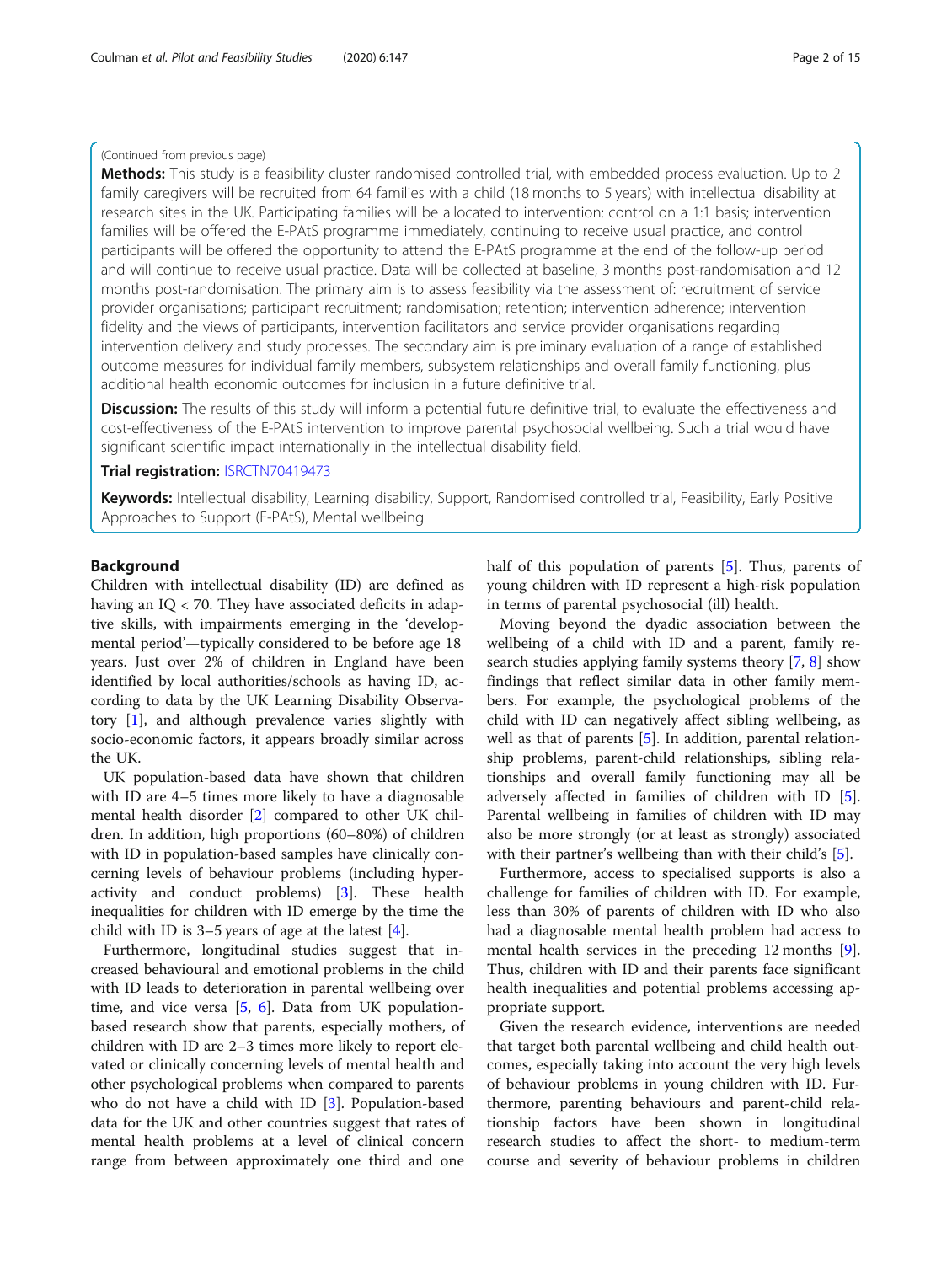with ID [\[5](#page-13-0), [10\]](#page-13-0). Thus, interventions that target both parenting practices/strategies and parent-child relationships could have significant potential to support families of young children with ID.

Recent systematic reviews of parenting interventions for parents of children with ID have been conducted by NICE to inform the Mental Health Problems in People with Learning Disability [\[11](#page-13-0)]. Although 15 RCTs of parenting programmes involving parents of children with ID were reviewed, parent wellbeing was not the focus of any of these programmes, the programmes were not developed specifically for parents of children with ID but were adapted from mainstream parenting programmes [[12\]](#page-13-0), and the programmes were not targeted at families of young children specifically. The single exception was a RCT of an individual-family delivered positive behavioural support intervention for young children with ID and severe behaviour problems [\[13](#page-13-0)], comparing the intervention alone to a version including a parent optimism component. Thus, NICE found no evidence of group parenting programmes designed specifically for parents of young children with ID, without a specific focus on a problem related to the child (e.g., severe behaviour problems) and with the explicit aim of improving parent psychosocial wellbeing, therefore demonstrating a gap in the evidence base.

E-PAtS directly addresses the gap in both the availability of suitable group parenting programmes and in the evidence base. The E-PAtS bespoke family caregiver programme has been co-produced by family caregivers and professionals and is specifically informed by existing ID research evidence from children with ID and their families [[14\]](#page-13-0), in addition to developmental system approaches to early intervention [\[15](#page-13-0)]. E-PAtS is also routinely co-facilitated by a family caregiver and professional working in partnership as an 8 session group programme, suitable for all families of young children with ID, to support caregiver wellbeing, service access and positive development for children.

Parenting programmes for families of children with ID are likely to be a priority for UK services for several decades. For example, in England, ID services across the NHS, local authorities and the for-profit and third sector are undergoing considerable change as a result of the government's Transforming Care programme. The service model from the Transforming Care programme [[16](#page-13-0)] identifies early intervention/early support, and support and skills training for parents as a part of a regional/ community response to better services for families of children with ID. In Scotland, parenting interventions are also a priority and are seen as a key way to improve the life chances of disadvantaged groups, including children with ID. The Scottish Government has proposed a coordinated parenting strategy across statutory and third sector organisations, with partners from the third sector taking a lead in delivering parenting interventions [\[17](#page-13-0)]. A feasibility study for E-PAtS, with the potential for a later large scale RCT evaluation, would therefore make a significant contribution to providing UK evidence and informing on-going policy.

Apart from direct relevance to UK policy and practice, evidence from a robust programme of research on E-PAtS has the potential for substantial international scientific and policy impact. First, existing RCTs of group parenting programmes with parents of children with ID involve small samples only. Second, existing intervention studies have included, and thus measured outcomes typically for, only one parent in each family. Thus, effectiveness for fathers or for the non-included parent in the family remains unknown. Third, data analysis of existing group intervention RCTs has often failed to take account of the nested nature of the data (i.e. failing to account for parents clustered within the parenting groups that they attend). This study, as a potential to inform a large definitive RCT, may be a stepping stone to directly address these points and thus have significant scientific impact internationally in the ID field.

# Methods/design

#### Objectives/aim

The aim of the feasibility RCT is to assess the feasibility of delivering E-PAtS to family caregivers of children with ID by community parenting support service provider organisations. The study will aim to contribute to the evidence base on improving outcomes for children with ID and their family caregivers. Importantly, the study will inform a potential, definitive RCT of the effectiveness and cost-effectiveness of E-PAtS.

The study's primary objectives are to assess the following:

- The feasibility of recruiting eligible participants to the study and the most effective recruitment pathways to identify families of young children with ID.
- The feasibility of recruiting suitable intervention providers and facilitators to deliver the E-PAtS intervention.
- Recruitment rates and retention through 3 months and 12 months post-randomisation follow-up data collection.
- The acceptability of study processes, including randomisation, to both service provider organisations, facilitators and family caregivers through qualitative interviews.
- The acceptability of intervention delivery to both service provider organisations, facilitators and family caregivers through qualitative interviews.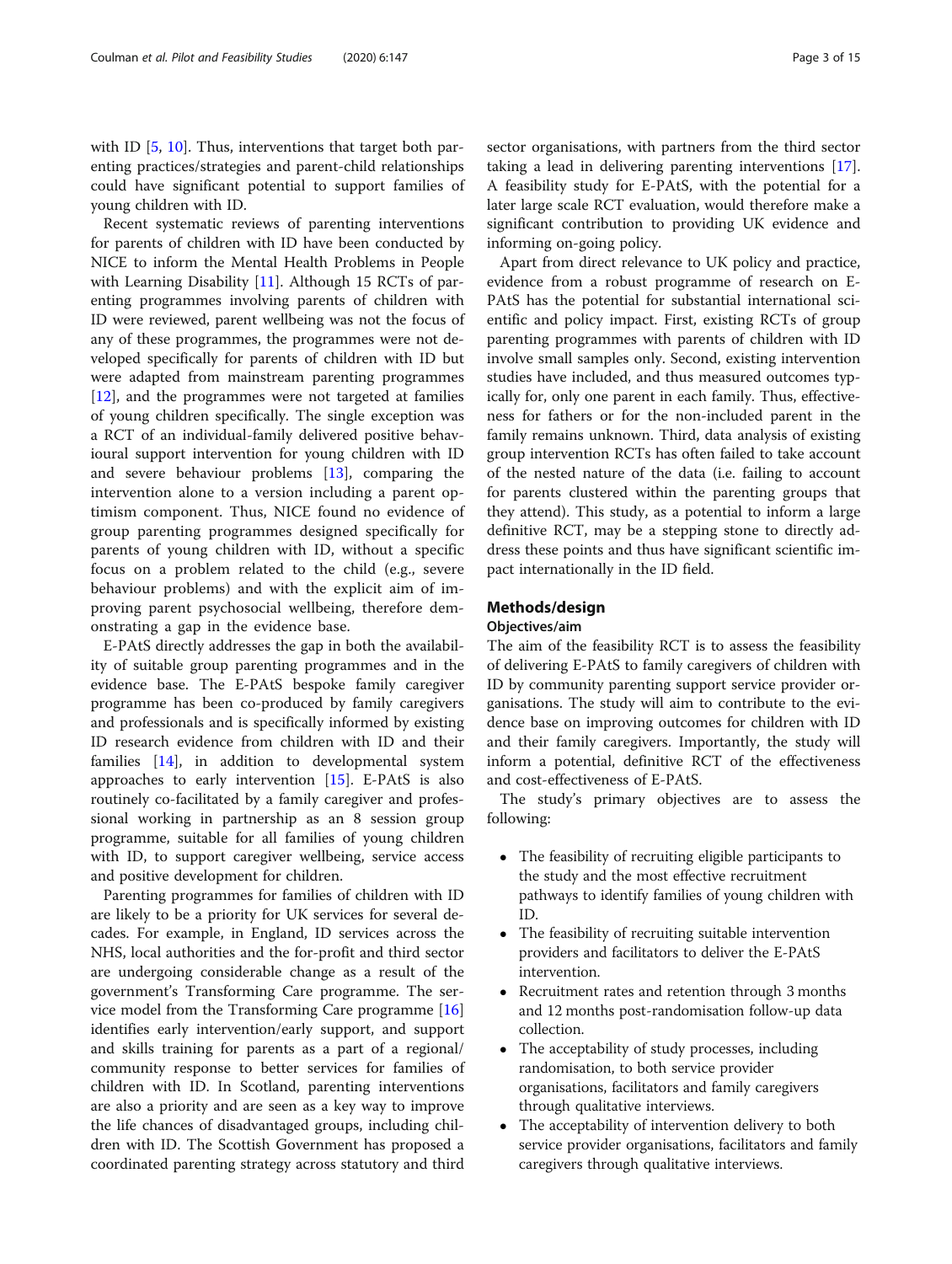- Adherence to the intervention, reach and fidelity of implementation of the E-PAtS intervention through attendance records, evaluation of session recordings and participant/facilitator qualitative interviews.
- Usual practice in this setting and use of services/ support by intervention and control participants.
- The feasibility and acceptability of proposed outcome measures for a definitive trial, including resource use and health-related quality of life data, as methods to measure effectiveness of the intervention and to conduct an embedded health economic evaluation within a definitive RCT.
- Acceptability of collecting and analysing routinely collected data within a definitive RCT.
- Service provider organisation willingness to participate in a definitive trial.

#### Study design

The study is a 2-arm, cluster (family caregivers in families) randomised controlled trial, with 1:1 randomisation using randomly permuted blocks, stratified by study site and choice of either study pathway A (control participants to be offered E-PAtS on a waitlist) or pathway B (control participants not offered E-PAtS). Participants will be recruited, asked to select study pathway and randomised. Intervention participants will be offered E-PAtS immediately, and all participants will continue to have access to usual support and advice services provided.

# Study setting

The study will take place in up to 4 study sites, defined as geographical areas where service provider organisations offer support services to parents provider organisations.

#### Site selection

Service provider organisations will be selected as sites for the E-PAtS feasibility study if they fulfil the following selection criteria:

- 1. Service provider organisations are prepared to refer a sufficient number of potential participants/families to the study team.
- 2. Service provider organisations are prepared to deliver up to 2 E-PAtS courses at two periods throughout the study: (1) immediately following randomisation and (2) following data collection 12 months post-randomisation.

#### Participant selection

Families will be referred to the study team by service provider organisations in their local area following a flexible multi-point recruitment method including via: established referral routes, local and national charitable support organisations, local authority services, special schools and nurseries, after school/weekend services for children with special educational needs and disabilities, parent/family support groups, social media, advertising in the media in local areas, and self-referral.

The strategy is aimed to be flexible and collaborative, and information will be gathered regarding the most effective participant-identification processes to inform a definitive trial.

All potential participants will have been provided with a participant information sheet and will have confirmed interest in participating in the study either directly with the service provider organisation or by returning a completed reply slip to the study team. Potential participants will be contacted by study team researchers to arrange a short screening/recruitment interview, either by telephone or face-to-face.

# Eligibility criteria

Clusters will be family units with at least one young child with an ID. For each cluster, a primary parent/ caregiver will be recruited to the study. Subsequently, a secondary family caregiver may be recruited to the study.

- The identified child with ID must meet the following criteria:
	- Inclusion criteria
		- Aged 18 months–5 years (up to the day before the child's 6th birthday)
		- An administrative label of any severity of ID (learning disability/learning difficulties in UK terminology), referring to identification of the child within the education, health or social care systems as having ID or as eligible for receipt of specialist ID services or diagnoses indicating the presence of ID for younger children (e.g. 'global developmental delay') and has a standard score on the Vineland Adaptive Behaviour Scales  $[18]$  composite score of  $< 80$ (allowing for measurement error but still indicating significant developmental delay) at the time of the screening interview.
- **Exclusion criteria** 
	- Currently placed in a 24 h residential placement.
	- Currently placed in a foster placement due to end before the 12 month post-randomisation followup data collection point.
	- Has current child protection concerns identified.
- The family unit and participants/family caregivers must meet the following criteria:
	- Inclusion criteria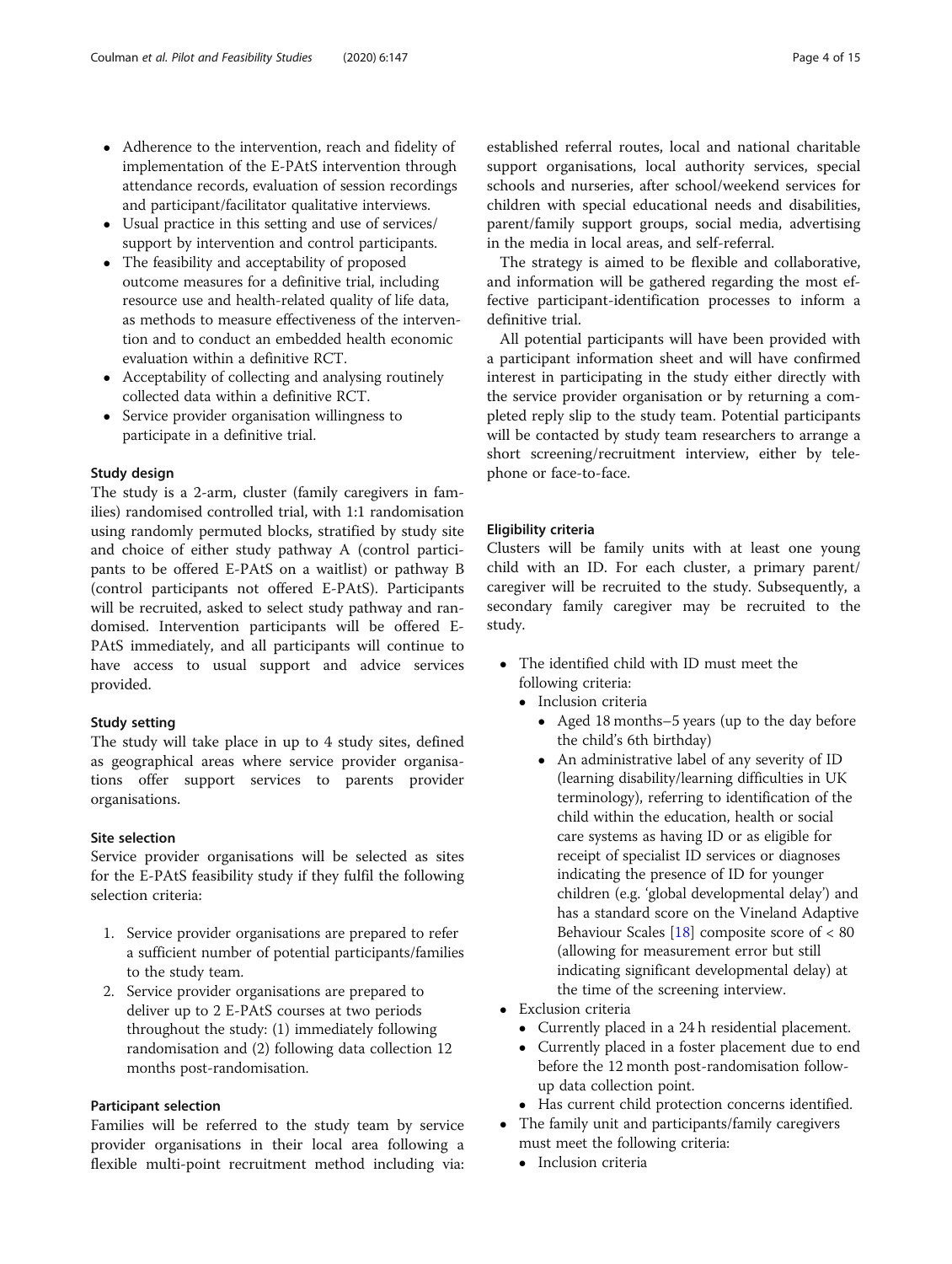- <span id="page-4-0"></span> A biological, step, adoptive, or foster (if placement is currently planned to extend to 12 months follow-up) parent or adult family caregiver including older siblings, grandparents or other family members who live in the family home.
- Primary caregiver is available to attend the E-PAtS intervention.
- Aged  $\geq$  18 years old.
- Sufficient level of English language enabling (verbal) completion of outcome measures.
- Exclusion criteria
	- Enrolled in a group or individually delivered parenting programme outside of the study at baseline (primary family caregiver only).
	- Enrolled in a programme of personal psychological therapeutic support at baseline.
	- Any parent in the family has already participated in an E-PAtS intervention.
	- The family are recognised to be in a state of current crisis and unable to cope/a score of 9 or 10 on the 10-point Brief Family Distress Scale [\[19\]](#page-13-0) (assessed by primary family caregiver report only). Families in a current state of crisis present with needs that cannot be

addressed in a proactive programme and require urgent case management; alternative forms of support will be recommended to families in crisis.

# Study flowchart

Figure 1 illustrates the study flowchart.

# Intervention

E-PAtS is a manualised programme for family caregivers of children with ID and will be provided in addition to usual practice (UP).

# Intervention

The E-PAtS programme comprises (1) an individual preparation interview for family caregivers with the cofacilitator or a representative from their organisation, (2) 8 (typically weekly) 2.5 hourly group sessions, and (3) a personalised workbook and associated resources.

# Preparation interview

Each family caregiver will attend an individual, supportive, preparatory interview with a co-facilitator or representative of the organisation to enable family caregivers to plan for the attendance, to ensure the group is an

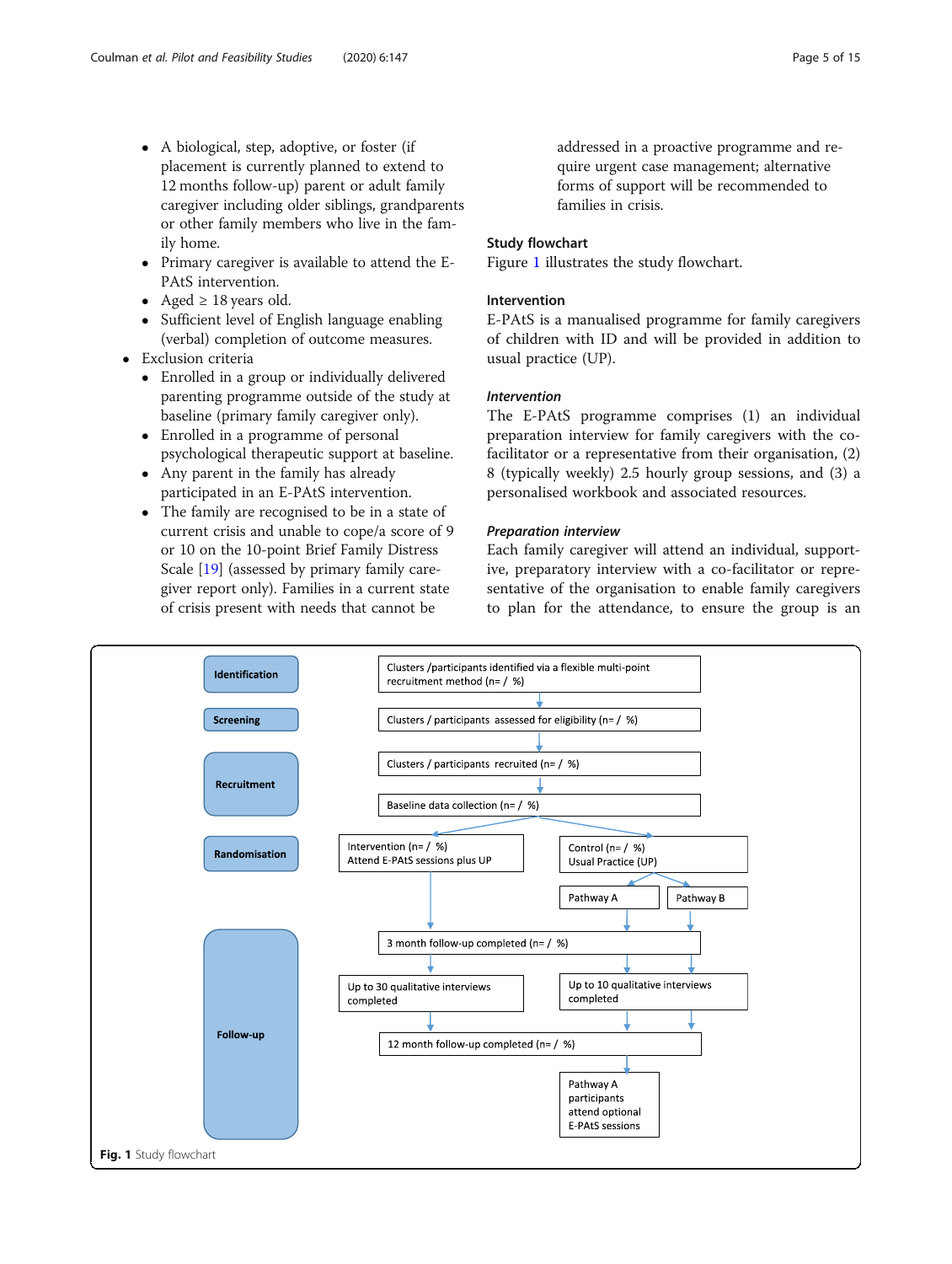appropriate fit to their needs and to resolve any potential barriers, with the ultimate aim to encourage and support attendance and engagement.

# Group sessions

The group sessions are delivered at times of day determined by the service provider organisation in accordance with the needs and preferences of participating families and may be delivered in a range of community settings including child development centres, community centres and church halls. The content of each session provides an overview of each subject area and focuses on supporting family caregiver wellbeing and parenting behaviour in the context of raising a young child with ID. It provides targeted support and resources to family caregivers to support future engagement with other professional services and systems of social support. The content is evidence-based and utilises theoretical and practical considerations to empower family caregivers and activate improved patterns of family interaction (following the developmental systems model for

early intervention [\[9](#page-13-0)]). Session content is delivered via presentation and structured exercises but primarily through group discussion. See Table 1 for a summary of each session content.

The E-PAtS group process aims to create an emotionally and socially supportive setting that encourages engagement and supports the wellbeing needs of family caregivers. Both working with peers who are experiencing similar challenges and difficulties and being supported by a facilitator who is also a caregiver provide emotional validation and inspiration to group members. Presentation of materials and exercises, via a combination of oral and video presentations, group discussion and in-vivo exercises are also designed to support family caregiver engagement, identify their particular needs and strengths and empower them to build upon these.

The content of each session is focused to the needs and circumstances of the attending family caregivers. Prior to delivery of each programme, facilitators are required to make localised adaptions to programme materials (e.g. information provided about current and local

|  |  |  |  |  |  | Table 1 E-PAtS group sessions: content overview |
|--|--|--|--|--|--|-------------------------------------------------|
|--|--|--|--|--|--|-------------------------------------------------|

|                | Session Content overview                                                                                                                                                                                            | Specific content                                                                                                                                                                                                                                                                                                                         |
|----------------|---------------------------------------------------------------------------------------------------------------------------------------------------------------------------------------------------------------------|------------------------------------------------------------------------------------------------------------------------------------------------------------------------------------------------------------------------------------------------------------------------------------------------------------------------------------------|
|                | <b>Getting started</b><br>Emotional and wellbeing needs of parents/caregivers together with<br>the development of a family system of support.                                                                       | • Introduction to the programme.<br>• Establishes group process.<br>• Provide advice and strategies to support access to professional<br>services and financial supports for families and their children.                                                                                                                                |
| 2              | Looking after you and your child<br>As session 1.                                                                                                                                                                   | · Discuss emotional vulnerabilities and needs of caregivers of<br>children with ID. Provide advice and strategies to support service<br>access.<br>• Empower parents/caregivers to develop self-management and so-<br>cial support systems and build resilience over the long term.                                                      |
| 3              | Sleep<br>Supporting caregiver knowledge and confidence in responding to<br>child-focussed areas of difficulty that are also associated with poor<br>outcomes for caregivers and families of young children with ID. | • Facilitate supportive dialogues, provide advice and identify<br>strategies to support caregivers to help their child sleep.<br>Consideration of caregiver wellbeing within this context.                                                                                                                                               |
| $\overline{4}$ | Interaction and communication<br>As session 3.                                                                                                                                                                      | · Facilitate supportive dialogues, provide advice and strategies to<br>help children acquire effective functional communication.<br>Consideration of caregiver wellbeing within this context.                                                                                                                                            |
| 5              | Fostering life skills through active development<br>As session 3.                                                                                                                                                   | • Facilitate supportive dialogues, provide advice and strategies for<br>development of a range of children's adaptive skills. Consideration<br>of caregiver wellbeing within this context.                                                                                                                                               |
| 6              | Responding to challenges (1)<br>As session 3.                                                                                                                                                                       | · Reinforce previous session content.<br>· Facilitate supportive dialogues and provide additional curriculum to<br>help caregivers prevent and address challenging behaviour<br>currently displayed by their child or that they may be at risk of<br>developing in future. Consideration of caregiver wellbeing within<br>this context.  |
| 7              | Responding to challenges (2)<br>As session 3.                                                                                                                                                                       | · Reinforce previous session content.<br>· Facilitate supportive dialogues, and provide additional curriculum<br>to help caregivers prevent and address challenging behaviour<br>currently displayed by their child or that they may be at risk of<br>developing in future. Consideration of caregiver wellbeing within<br>this context. |
| 8              | Bringing it all together<br>Final session to bring together content from all previous sessions<br>and to support the application of programme learning.                                                             | • Further expansion of previous content in relation to support in<br>relation to both building systems of family support and<br>safeguarding the emotional wellbeing of parents/caregivers.<br>Consideration of caregiver wellbeing within this context.                                                                                 |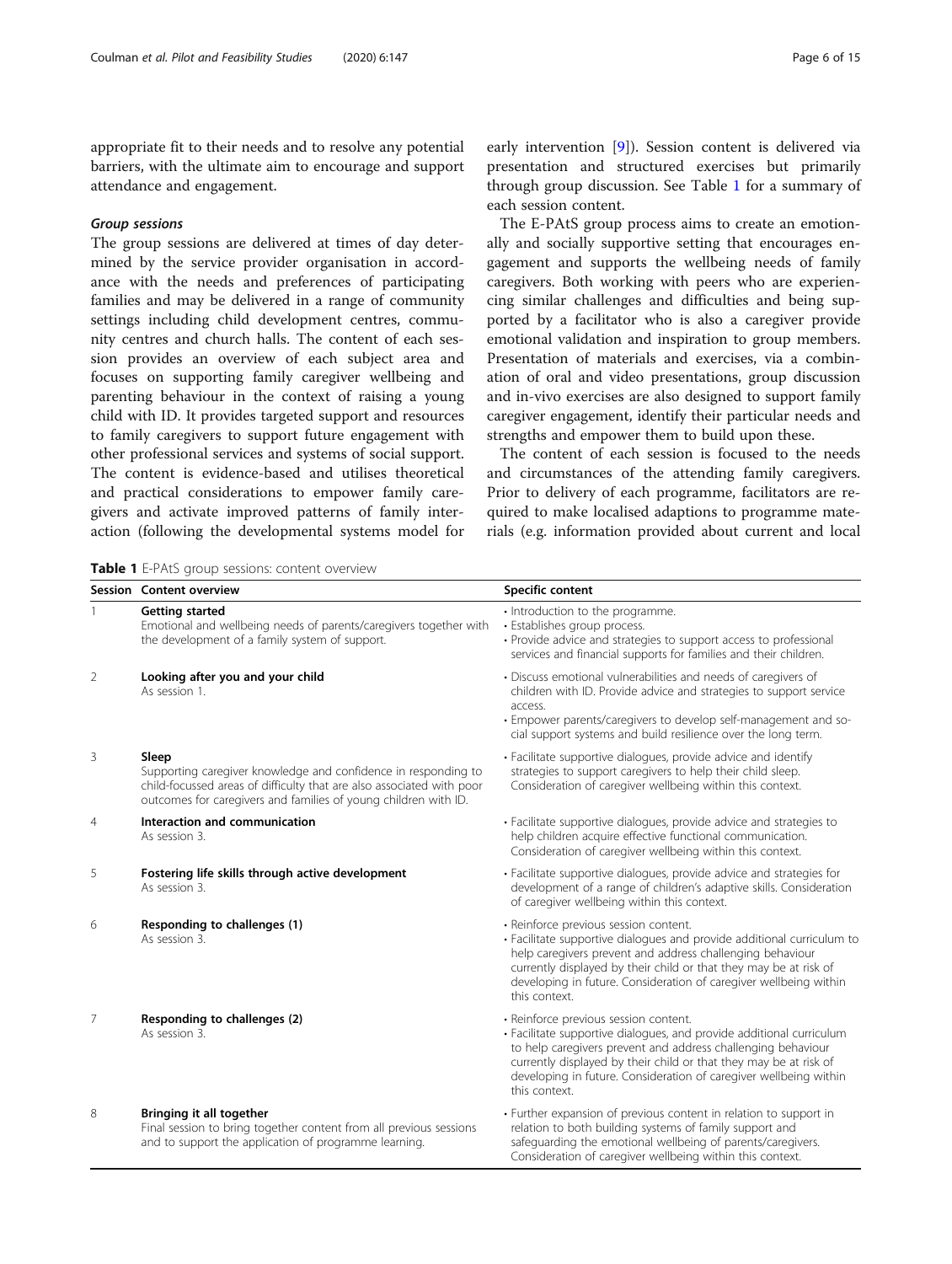financial and service supports). Facilitators are also trained to respond to the specific needs of individual group members during delivery of each session (e.g. citing examples and strategies that are aligned with the presenting needs and circumstances of family caregivers who are in attendance and their children). Family caregivers are given opportunities to rehearse and develop strategies and skills within sessions but not assigned tasks to complete between sessions. This is based on the assumption that participants will likely present with a range of different needs and circumstances and are likely to need to develop family support systems and personal resource as a pre-requisite to implementing selfmanagement and child-focused strategies outside of the session. This may be possible for some participants within the time-frame of programme delivery but more typically is predicted to occur following programme completion.

Family caregivers are encouraged to attend all sessions whether or not they or their child is currently displaying a difficulty in the topic area. This recommendation reflects the fact that caregivers and children with ID are at increased risk of experiencing difficulties across all topic areas sometime in their development, but that this could be reduced through early intervention and proactive support. In addition, it is considered that participating caregivers will contribute towards the group process mechanisms, with the potential to support other group members in relation to one or more of the curriculum areas and that this may have potential benefits for both the caregiver in question and other group members. However, the structuring of the E-PAtS curriculum is arranged to allow some flexibility in attendance to further increase engagement opportunities; key themes (especially parent wellbeing) are repeated throughout all sessions.

#### Personalised workbook

All family caregivers are provided with a workbook to accompany the programme. The workbook contains additional materials, tools and signposting resources in relation to each content area. The workbook is built around a 'person-centred profile' detailing the specific support needs for each family's child. By completing the workbook throughout the programme, families are empowered to create a resource, based on their knowledge and experience, combined with evidence-based practices to inform broader systems of family and child support in the future. The workbook also allows information and learning from the programme to be shared with other family members who are unable to attend sessions directly, contributing towards engagement with fathers and other family caregivers and the development of a shared, collaborative approach for supporting children.

#### Engagement with secondary caregivers

Participation of fathers in group-based parent training occurs at low rates [\[20](#page-13-0)]. Engaging with secondary caregivers (including fathers) is an important part of the E-PAtS programme which aims (though does not necessitate) to engage with two family caregivers. The involvement of secondary caregivers is, therefore, explicitly targeted in the programme and a collaborative, shared/ co-parenting approach to supporting children is promoted to family caregivers throughout the sessions and is supported via the pre-programme interview and workbook resources.

#### E-PAtS facilitators

The intervention will be co-delivered by a health or social care professional facilitator (including education professionals) and a caregiver facilitator dyad. All facilitators complete a 5-day manualised training programme comprising 1.5 days of teaching in relation to the evidence base, theory and ways of working that underpin E-PAtS; 1.5 days teaching regarding the programme curriculum for E-PAtS; and 2 days of tutoring practicebased demonstration regarding curriculum delivery, group process and co-delivery of E-PAtS. Facilitators need to be able to demonstrate necessary skills and understanding of E-PAtS during the final training session, prior to implementation, and receive a period of supervised practice (between 2 and 3 supervision meetings with the E-PAtS programme trainer during the first facilitation of a programme). Each service provider organisation will be provided with an implementation manual detailing practical elements that the service provider organisation and facilitators need to consider in order to deliver E-PAtS (e.g. role profiles for facilitators, practical suggestions about location set-up and all additional resources required to deliver E-PAtS).

Each service provider organisation will be provided with an implementation manual detailing practical elements that the service provider organisation and facilitators need to deliver E-PAtS (e.g. role profiles for facilitators, practical suggestions about location set-up, and all additional resources required to deliver E-PAtS).

#### Usual practice/comparator

The comparator intervention will be usual practice (UP) with optional waitlist E-PAtS. UP includes any service (mainstream and specialised) provided to families and their children with ID as a part of an education, health and care plan (or equivalent outside of England) or via any other mechanism. Children with ID and their families could receive a wide variety of care and support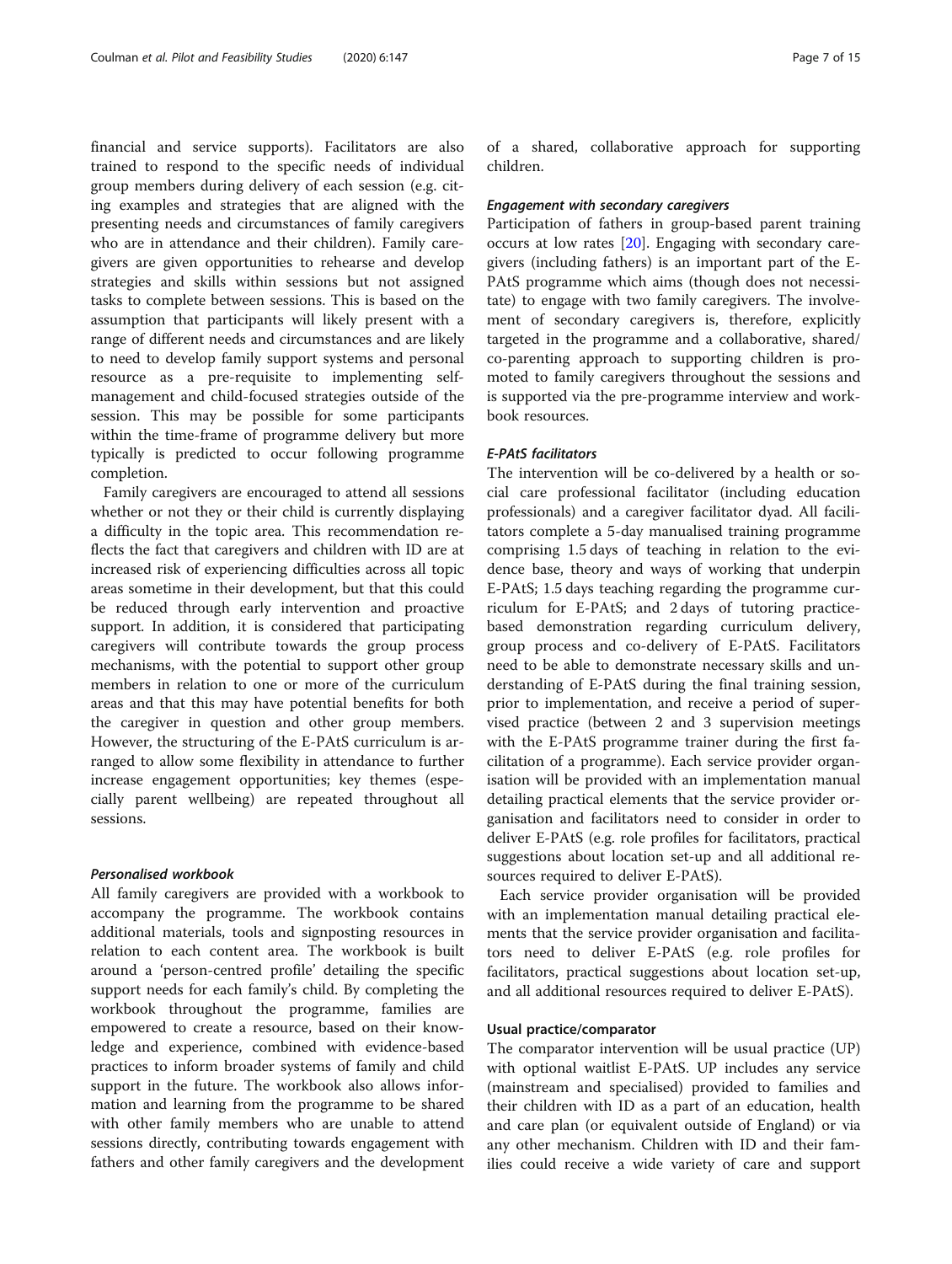from health, social and education sectors and the third sector depending on their needs. UP may vary by function (e.g. parent support, intervention for the child) and/ or by the main recipient (the parent, the child with ID, the whole family). UP may include parenting support or psychological therapy for psychosocial health, but we will not recruit primary caregivers already receiving a recognisable parenting programme intervention or a psychological therapy for mental health problems, at the time of baseline assessments (see Exclusion criteria). UP will be recorded in the study in interviews with family carers and through service use data. In addition, a survey of parents of young children with ID in the UK will be carried out (estimated  $n = 500+$ ) to record their recent use of early years and early intervention services. These data will enable us to assess the families' level of access to interventions and describe the difference in content, delivery and value between usual practice and E-PAtS. This information will inform a later definitive trial and other future research.

#### Retention strategy

To maintain engagement, encourage retention and to thank family caregivers for their time, primary carers will be provided with a £10 high street voucher when contacted to complete follow-up data collection, as has previously been shown to be effective [\[21\]](#page-13-0). Contact details will be collected during recruitment, and participants will be reminded by email and text message when a data collection follow-up is due and to complete questionnaires when posted. Participants will also receive a study newsletter at approximately 9–10 months postrandomisation to maintain participant engagement. Participants will be offered three methods of data collection: via telephone, postal or face-to-face at a convenient location. For non-responding participants, a minimum dataset (consisting of 3 prioritised outcome measures (Warwick Edinburgh Well-Being Scale, EQ-5D and Parenting Sense of Competence Scale) aligning with the intervention logic model and taking into consideration participant burden) will be offered to reduce participant burden and maximise follow-up rates.

#### Sample size calculation

A total of 64 families (32 families in the usual practice (UP) arm, 32 in the intervention arm) will be recruited. As this is a feasibility study, and the purpose is to provide estimates of key parameters for a future trial rather than to power the current study to detect statistically significant differences, a formal a priori power calculation will not be conducted [[22](#page-13-0)]. However, recruiting 64 families will provide a certain level of precision around a 95% confidence interval (CI). While the sample size is based on families, outcome data will be collected for individual parents. Parents within the same family will be randomised to the same arm, making this a cluster feasibility study with randomisation.

# Outcomes—SPIRIT figure

The following primary outcomes will be measured and used to inform the decision to progress to a definitive trial:

- Recruitment rates and effectiveness of recruitment pathways
- Study retention rates
- Adherence to the E-PAtS programme
- Fidelity of E-PAtS programme delivery
- Service provider organisation recruitment rates and willingness to participate in feasibility and definitive trial.
- Assessment of the barriers and facilitating factors for recruitment, engagement and intervention delivery from the perspective of all stakeholders
- Measurement of usual practice
- Acceptability of collecting and analysing routinely collected data within a definitive trial.

The feasibility of using a range of established outcome measures, proposed to test the intervention in a main trial, will be assessed. This study is not designed to test effectiveness; the acceptability of individual proposed outcome measures (via completion rates, quality of completion and qualitative data) will inform the selection of outcome measures for a definitive trial. The proposed outcome measures will include those for individual family members, sub-system relationships and overall family functioning. Proposed outcomes have been chosen based on experience in research with families of young children with ID including the total measurement load family caregivers have been willing to bear, brevity but with good psychometric properties and potential comparisons with national datasets (e.g. Millennium Cohort Study) to provide context for the meaning of scores obtained. All proposed outcome measures are administered to the family caregiver. Please see Table [2](#page-8-0) for details and timings of all proposed outcome measures for a definitive trial (SPIRIT figure) and Additional file [1](#page-13-0) for the SPIRIT checklist.

#### Participant flow/procedure

Figure [1](#page-4-0) illustrates the study flowchart.

# Data collection methods

# Participant screening

A screening interview will be conducted either via telephone or face-to-face with a study team research assistant (RA). Study processes, in particular the screening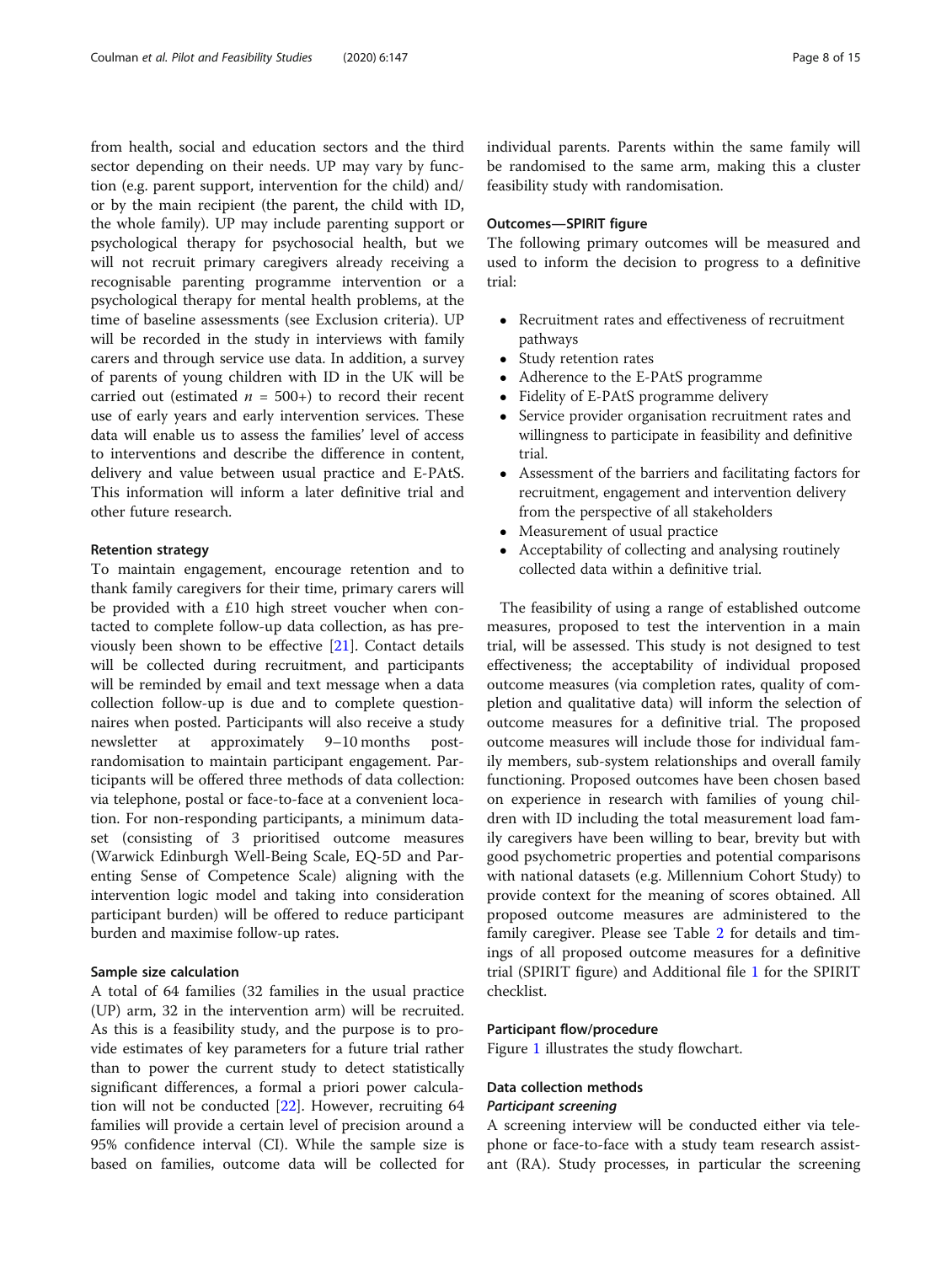<span id="page-8-0"></span>

|                                                                                |                                                           |                                  | Study period                            |                                        |                                 |                                   |                                    |
|--------------------------------------------------------------------------------|-----------------------------------------------------------|----------------------------------|-----------------------------------------|----------------------------------------|---------------------------------|-----------------------------------|------------------------------------|
|                                                                                | family caregiver, C = child)<br>Ш<br>Target of outcome (F | Screening                        | <b>Baseline</b>                         | Randomisation                          | Follow-up                       |                                   |                                    |
| Timepoint                                                                      |                                                           |                                  | Up to 8 weeks prior<br>to randomisation | Up to 5 weeks prior<br>to intervention | 3 months post-<br>randomisation | 3-9 months post-<br>randomisation | 12 months post-<br>randomisation   |
| Enrolment:                                                                     |                                                           |                                  |                                         |                                        |                                 |                                   |                                    |
| Consent for eligibility                                                        | $\sqcup$                                                  | $\times$                         |                                         |                                        |                                 |                                   |                                    |
| Eligibility screen                                                             | $\sqcup$                                                  | $\mathbb{R}^n\times\mathbb{R}^n$ |                                         |                                        |                                 |                                   |                                    |
| Vineland Adaptive Behaviour Scales<br>(VABS) (3rd) [18]. FULL                  | $\cup$                                                    |                                  |                                         |                                        |                                 |                                   |                                    |
| Brief Family Distress Scale                                                    | Щ                                                         | $\times$                         |                                         |                                        |                                 |                                   |                                    |
| Informed consent                                                               | $\sqcup$                                                  |                                  | $\times$                                |                                        |                                 |                                   |                                    |
| Contacts data                                                                  | $\sqcup$                                                  |                                  |                                         |                                        |                                 |                                   |                                    |
| Randomisation allocation                                                       | $\lessapprox$                                             |                                  |                                         | $\boldsymbol{\times}$                  |                                 |                                   |                                    |
| Assessments:                                                                   |                                                           |                                  |                                         |                                        |                                 |                                   |                                    |
| Demographic data                                                               | Щ                                                         |                                  |                                         |                                        |                                 |                                   |                                    |
| Warwick-Edinburgh Mental Well-Being<br>Scale [23]                              | $\sqcup$                                                  |                                  | $\times$                                |                                        | $\times$                        |                                   | $\times$                           |
| Hospital Anxiety and Depression scale<br>[24]                                  | $\sqcup\!\sqcup$                                          |                                  | $\boldsymbol{\times}$                   |                                        | $\! \times$                     |                                   | $\times$                           |
| EQ-5D-5L [25]                                                                  | Щ                                                         |                                  | $\times$                                |                                        | $\times$                        |                                   | $\times$                           |
| Brief COPE [26]                                                                | $\sqcup$                                                  |                                  | $\times$                                |                                        | $\times$                        |                                   | $\times$                           |
| Child Behaviour Checklist (CBCL) [27]                                          | $\cup$                                                    |                                  |                                         |                                        | $\times$                        |                                   | $\mathbb{R}^n \times \mathbb{R}^n$ |
| Paediatric Quality of Life InventoryTM<br>Version 4.0 Generic Core Scales [28] | $\cup$                                                    |                                  | $\times$ $\times$                       |                                        | $\mathbb{1}$                    |                                   |                                    |
| Happiness of relationship scale [29]                                           | $\mathsf{L}\mathsf{L}$                                    |                                  | $\times$                                |                                        | $\times$                        |                                   | $\times$                           |
| Family APGAR scale [30]                                                        | $\sqcup$                                                  |                                  | $\times$                                |                                        | $\times$                        |                                   | $\times$                           |
| Strengths and Difficulties Questionnaire<br>$\overline{31}$                    | $\sqcup$                                                  |                                  | $\mathbb{1}$                            |                                        | $\overline{\mathsf{X}}$         |                                   | $\mathbb{R}^2$                     |
| Sibling Relationship Questionnaire<br>(revised) (where relevant) [32]          | $\cup$                                                    |                                  | $\times$                                |                                        | $\times$                        |                                   | $\times$                           |
| Family Support Scale [33]                                                      | $\sqcup\!\sqcup$                                          |                                  | $\times$                                |                                        | $\times$                        |                                   | $\times$                           |
| Five Minute Speech Sample [34]                                                 | $F$ and $C$                                               |                                  | $\times$                                |                                        | $\times$                        |                                   | $\times$ $\times$                  |
| Parenting Sense of Competence Scale (7<br>items) [35]                          | $\sqcup\!\sqcup$                                          |                                  | $\mathbf{\times}$                       |                                        | $\times$                        |                                   |                                    |
| Positive Gains Scale [36]                                                      | Щ                                                         |                                  | $\times$                                |                                        | $\times$                        |                                   | $\times$                           |
| Disagreement over issues related to                                            | $\perp$                                                   |                                  | $\times$                                |                                        | $\times$                        |                                   | $\mathbb{1}$                       |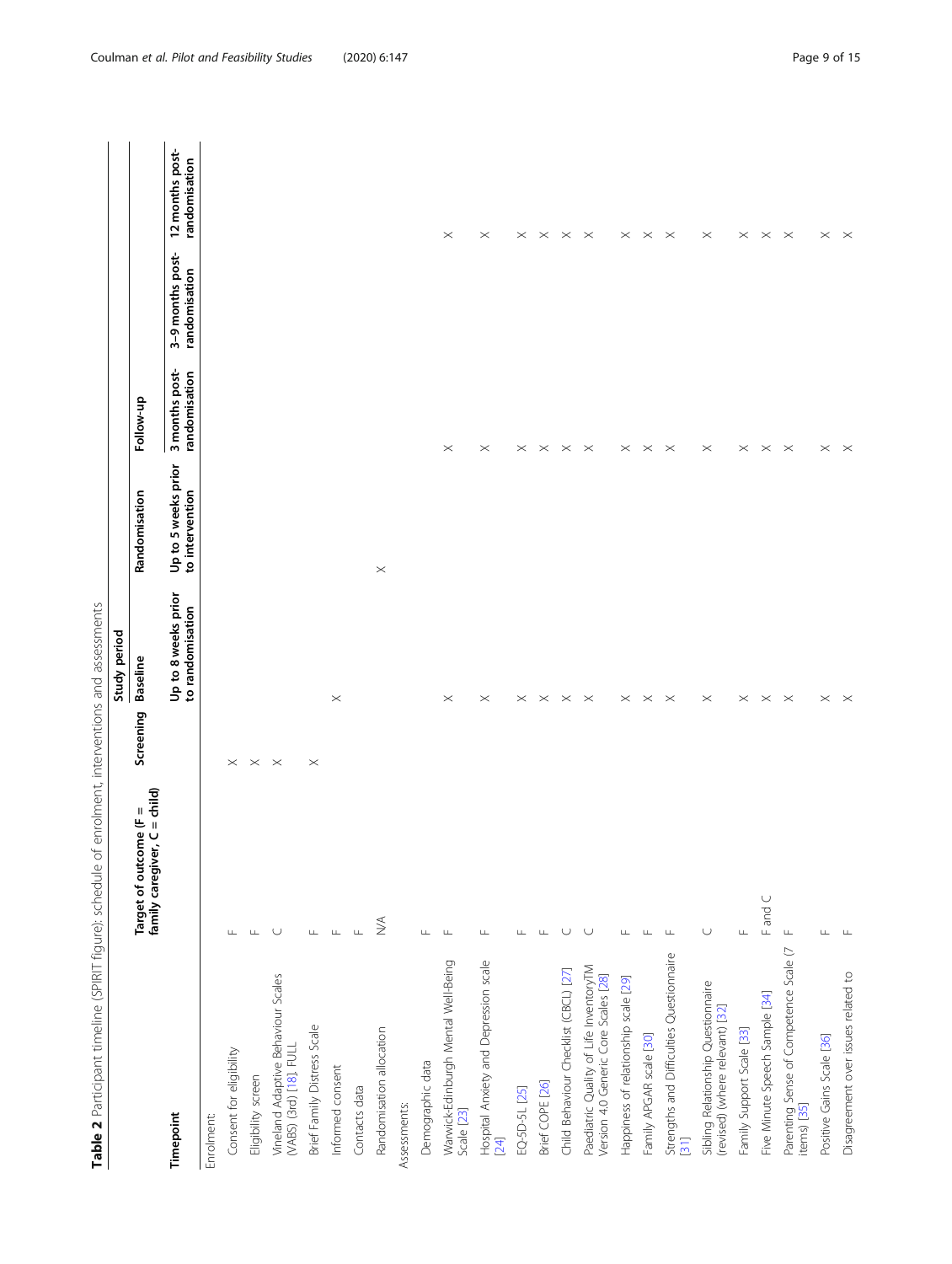| S<br>ï                                                              |   |
|---------------------------------------------------------------------|---|
| I<br>ζ                                                              |   |
| J<br>۱<br>l<br>֕<br>l<br>֡֡֡֡֡֡֡֡֡<br>j<br>۱<br>$\overline{a}$<br>j |   |
| Ī<br>١<br>١                                                         | i |
| ļ                                                                   |   |
| ļ<br>s volon<br>$\overline{a}$                                      |   |
| Ì                                                                   |   |
| ׇ֚֬<br>1<br>١<br>$\ddot{\phantom{0}}$                               |   |
| $\overline{\phantom{a}}$<br>i                                       |   |
| $\frac{1}{2}$<br>١<br>l                                             |   |
| م<br>ا<br>।<br>।<br>ı                                               |   |
| ŕ                                                                   |   |

|                                                                       |                                                        |                    | Study period                            |                                                       |               |                                                   |               |
|-----------------------------------------------------------------------|--------------------------------------------------------|--------------------|-----------------------------------------|-------------------------------------------------------|---------------|---------------------------------------------------|---------------|
|                                                                       | family caregiver, C = child)<br>Target of outcome (F = | Screening Baseline |                                         | Randomisation                                         | Follow-up     |                                                   |               |
| Timepoint                                                             |                                                        |                    | Up to 8 weeks prior<br>to randomisation | Up to 5 weeks prior 3 months post-<br>to intervention | randomisation | 3-9 months post- 12 months post-<br>randomisation | randomisation |
| child [29], co-parenting [37]                                         |                                                        |                    |                                         |                                                       |               |                                                   |               |
| Child-parent relationship scale [38]                                  | F and C                                                |                    |                                         |                                                       |               |                                                   | $\times$      |
| Parent activities/involvement index                                   | F and C                                                |                    | $\times$                                |                                                       | $\times$      |                                                   | $\times$      |
| Group Cohesion Scale (8 items) [39]                                   |                                                        |                    |                                         |                                                       | $\times$      |                                                   |               |
| Client Service Receipt Inventory [40]                                 | $E \otimes C$                                          |                    | $\times$                                |                                                       | $\times$      |                                                   | $\times$      |
| Vineland Adaptive Behaviour Scales<br>(VABS) (3rd) [18]. Brief.       | $\cup$                                                 |                    |                                         |                                                       |               |                                                   | $\times$      |
| Participant views on use of routine<br>collected data in future trial |                                                        |                    |                                         |                                                       |               |                                                   | $\times$      |
| Process evaluation-participant interviews                             |                                                        |                    |                                         |                                                       |               | $\times$                                          |               |
| Process evaluation-facilitator interviews N/A                         |                                                        |                    |                                         |                                                       |               | $\times$                                          |               |
| Process evaluation-service provider<br>organisation interviews        | ≶                                                      |                    |                                         |                                                       |               | $\times$                                          |               |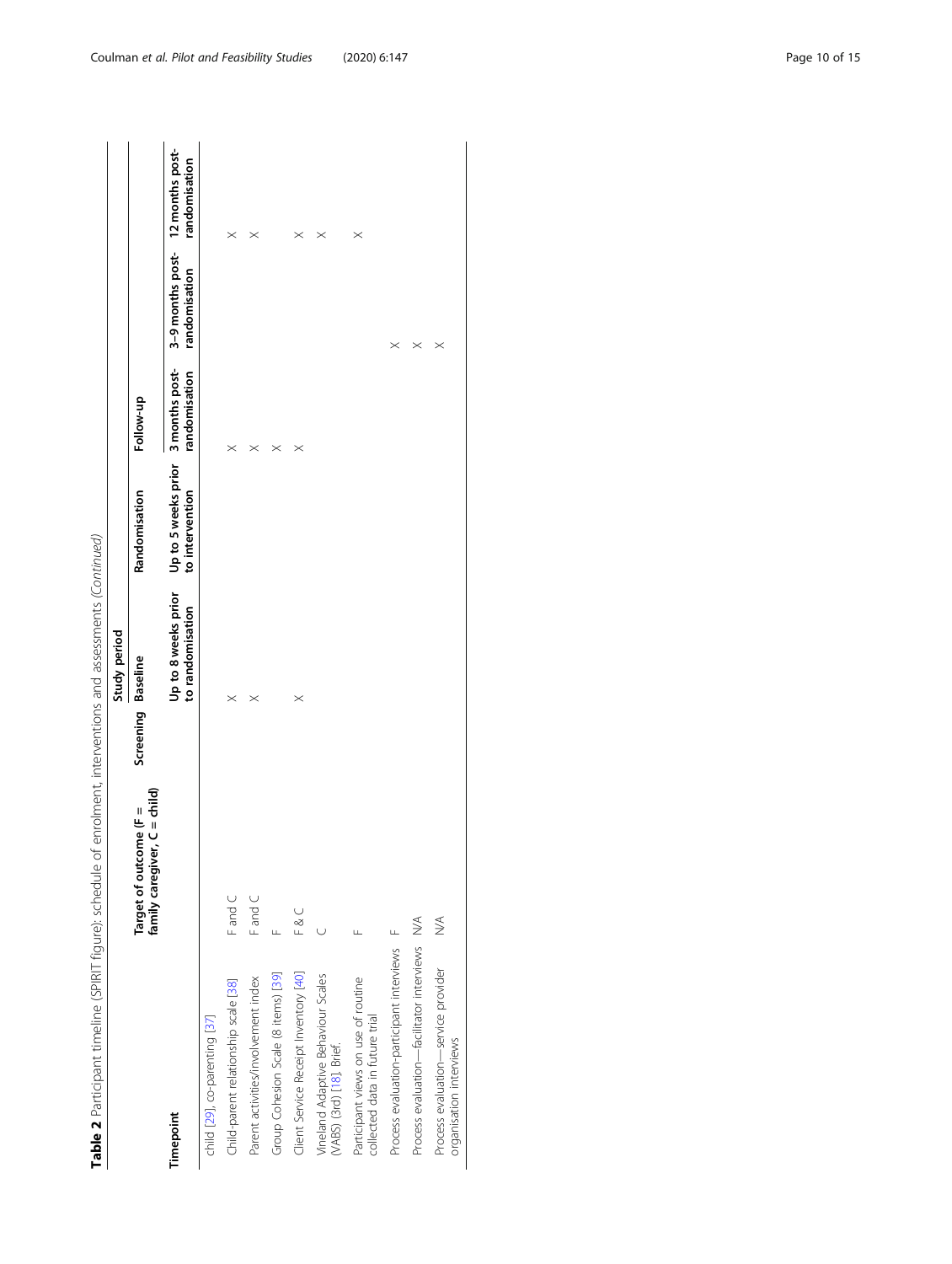process, will be fully explained, and family caregivers will be provided a participant information sheet by email or post. Written consent or verbal consent will be obtained in face-to-face or telephone screening interviews respectively. Screening measures will be taken to establish eligibility, including the Vineland Adaptive Behaviour Scales (VABS) [[18\]](#page-13-0) and the Brief Family Distress Scale [[19\]](#page-13-0). Scoring of the VABS will be conducted following the screening visit by the RA and quality checked by a trained member of the study team. The family caregiver will be informed of their eligibility and if applicable, a recruitment interview arranged.

#### Recruitment and consent

A recruitment interview will be conducted either via telephone or face-to-face with a study team RA. Participants will have been provided with the participant information sheet (see 'Participant Screening' section) and given sufficient time to consider the information prior to the interview. All study processes will be explained in detail, including randomisation and burden for the participant. Written consent or verbal consent will be obtained in face-to-face or telephone interviews respectively. The following data collection forms will be completed: a participant's contact form including multiple methods of contact (address, telephone, email address) to minimise loss to follow-up; preferences for follow-up data collection (face-to-face interview completion, telephone-based completion or postal questionnaires); preferences for choice of study pathway (participants randomised to the control group who choose pathway A will be invited to attend E-PAtS 12 months post-randomisation and participants who choose pathway B will not be invited to an E-PAtS course); baseline questionnaire including baseline demographics and outcome measures.

#### Frequency and duration of follow-up

Data will be collected at 3 months post-randomisation and 12 months post-randomisation. Participants will be contacted by RAs to complete the 5 min speech sample at 3 months post-randomisation and brief VABS at 12 months post-randomisation, either by telephone or faceto-face. All remaining outcome measures (see Table [2](#page-8-0)) will be collected via postal questionnaire, telephone interview by the RA or face-to-face interview with the RA, depending on the participants' preference at baseline and whether participants have requested an alternative means of data collection subsequently. To reduce the risk of bias, RAs will read questions from the questionnaire directly, remain blind to the participants' allocation and will ask participants not to reveal their allocation. If allocation is revealed, this will be noted. Intervention participants who requested telephone or face-to-face data collection at the 3 months postrandomisation follow-up will be contacted by the study/ data manager to complete the group cohesion scale to prevent unblinding to the RA in these instances. Programme attendance will be collected by the facilitators and supplied to the research team directly.

#### Randomisation/sequence generation

The study is a 2-arm, cluster randomised controlled trial. Clusters will be families with a child with ID, and up to 2 participants will be recruited per cluster. Families will be randomised post recruitment and completion of all baseline measures. Families will be randomised, using randomly permuted blocks, stratified by study site and choice of study pathway (pathway A or B) and an equal allocation 1:1 ratio to E-PAtS in addition to usual practice (UP) or UP alone. The study manager/data manager will conduct randomisation and will inform participants, and the service provider organisation, of their allocation by telephone. RAs at site, responsible for collecting follow-up data, and all remaining study team members (including the trial statistician) will remain blind to participants' allocation.

#### Process evaluation

MRC guidance [\[9](#page-13-0)] will be used as a framework for the process evaluation to describe implementation processes, refine the intervention logic model through examining intervention mechanisms and consider the role of context in shaping intervention implementation and mechanisms. The process evaluation will employ a mixed methods approach and will focus on the study primary objectives. Quantitative methods including attendance logs and intervention self-report checklists, completed by facilitators, and intervention video/audio recordings will be used to assess recruitment rates/patterns, attendance and intervention fidelity, reach and adherence. Using a pre-defined checklist, fidelity will be assessed by determining the proportion of key messages and activities which are completed as intended in each session. Qualitative interviews with facilitators, service provider organisations and family caregivers will examine implementation processes, intervention mechanisms, and the role of contextual factors and interrogate patterns in the quantitative data, as well as inform assessment of the feasibility of implementing E-PAtS within a definitive trial.

#### Data management and security

All data will be checked visually on receipt by the study administrator, data manager or study manager. Study management data will be entered on to a MS Access Database by the study manager or study administrator. Study data will be entered on to paper questionnaires/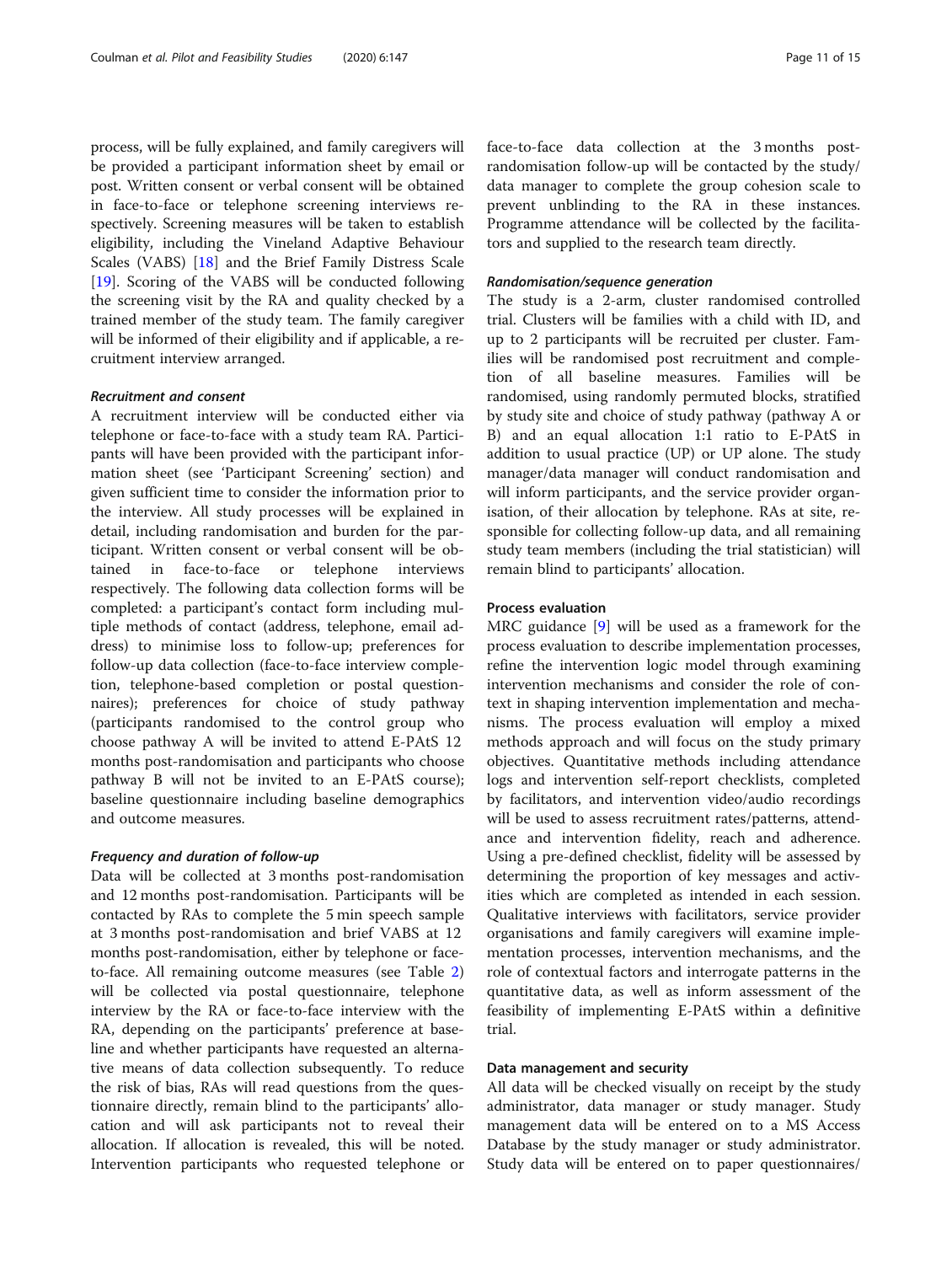case report forms either by the participants, facilitators or by RAs at site and returned to the study team by post or couriered securely. RAs will be trained in Good Clinical Practice (GCP) and study-specific processes. Participant data will be pseudonymised and entered manually onto a secure, password-protected Microsoft SQL database by the study administrator (SA) and data queries noted. Ten percent of all data will be quality checked and all data queries actioned by the data manager. Any key data queries will be taken to the study management group or steering committee as appropriate. Finally, data will be checked during data cleaning using SPSS syntax for validations and missing data. Hard copies of personally identifiable and research data will be held separately and securely in a locked cupboard, with access limited to essential research team members.

Qualitative interview and observation recordings will be recorded on encrypted audio-recorders/video recorders and stored on password-protected computers at site. Recordings will be securely transferred to the study team at the Centre for Trials Research by Fastfile or courier. All files will be encrypted, and transcripts will be fully pseudonymised prior to analysis. All qualitative interviews will be audio-recorded, transcribed fully, and pseudonymised for analysis. Computer software (NVivo) will be used to manage the qualitative data and transcripts. Data security and confidentiality will be ensured, in line with GDPR. A data management plan will be completed and adhered to. Only the trial team will have access to the final study dataset.

#### Statistical methods/analysis plan

This protocol paper follows SPIRIT guidelines, and the analysis and reporting of this pragmatic randomised controlled trial will be in accordance with CONSORT (Consolidated Standards of Reporting Trials) guidelines. Significance tests will not be reported as the E-PAtS feasibility RCT is not powered to test hypotheses. The majority of outcome analysis will be descriptive in nature. Continuous data will be reported as means and standard deviations or medians and interquartile ranges, as appropriate. Categorical data will be reported as frequencies and proportions. Feasibility outcomes will be estimated with their associated 95% confidence intervals. The main preliminary analyses of outcomes will be intention-to-treat-based, accounting for clustering (groups in intervention arm, family caregivers in families) using multilevel models. Single caregiver families will be included as a cluster of size 1. The analysis of the proposed primary outcome for a definitive trial will examine mean WEMWBS scores between arms at 12 months post-randomisation, with baseline WEMWBS scores included as a covariate. The analysis will also adjust for randomisation factors. Remaining proposed outcomes for a definitive trial (including outcomes at 3 months post-randomisation) will be analysed similarly, with appropriate multilevel regression models. An exploratory complier average causal effect analysis will also be conducted, focused on family caregivers who complete the E-PAtS programme (see earlier definitions of completion/adherence). Results from all regression models will be reported using point estimates and 95% confidence intervals.

#### Health economic methods/analysis plan

The feasibility study will also be used as a vehicle to: (i) evaluate the performance of client service receipt inventories (administered at baseline and at 3 months and 12 months post-randomisation) in collecting resource utilisation; (ii) assess the availability of routine health and social data sources that can be used to complement and validate self-reported resource utilisation data; (iii) identify appropriate sources of unit costs for potential resource consequences and assess how much primary costing research will be required for a definitive trialbased economic evaluation; and (iv) identify the best possible way of expressing the cost-effectiveness of the E-PAtS programme using preference-based approaches.

#### Qualitative methods/analysis plan

Thematic analysis  $[41]$  $[41]$  will be used to analyse each group of interviews (service provider organisations, facilitators, family caregivers) separately and independently followed by qualitative synthesis across all interviews to provide an over-arching synthesis of family caregivers' experiences and perceptions related to the study objectives. A triangulation exercise will be conducted combining qualitative and quantitative data analysis results.

A full statistical analysis plan will be written by the statistician and qualitative researcher and approved by the study management group and study steering committee prior to any analysis taking place.

#### Progression criteria for a definitive trial

The following criteria will inform the decision to progress to a definitive trial, with consideration to issues that may have affected meeting any of these criteria and steps that can be taken to overcome these issues within a full trial:

- Recruitment of families—50% of families approached, and who are eligible, consent to the study.
- Rate of recruitment—the target sample of 64 families is achieved within the study recruitment period.
- Randomisation feasibility—10–16 families are recruited in a local area of the E-PAtS service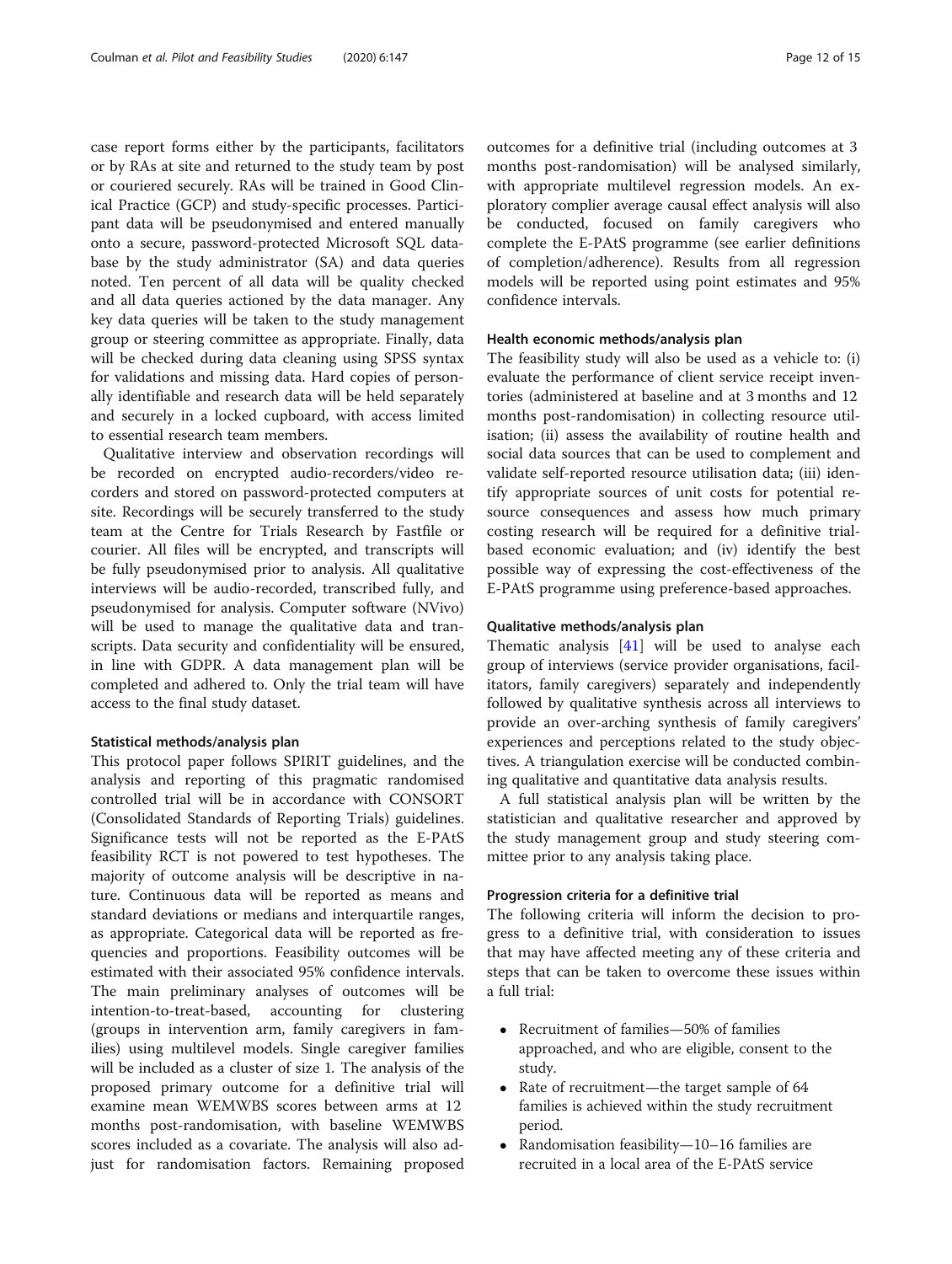provider organisation to allow randomisation and a maximum of 8 families per E-PAtS group.

- Study retention—75% of primary caregivers are retained for follow-up at 12 month data collection point.
- Adherence—70% of primary caregivers and 40% of recruited secondary caregivers adhere to the E-PAtS programme.
- Fidelity—70% of E-PAtS curriculum components are rated as partially or fully present in all recorded group sessions available for analysis.
- Service provider organisation willingness to participate in a definitive trial—a sufficient number of training providers indicate a willingness to take part in a definitive trial.
- E-PAtS intervention is sufficiently different to usual practice
- Study steering committee consensus recommends progression to a definitive trial.

#### Adverse event reporting

There are no expected adverse events related to the intervention or research procedures; the University of Warwick Humanities and Social Sciences Research Ethics Committee has approved that adverse events should not be reported for this study. Any families who are considered in crisis at screening will be referred for urgent case management, following site-specific protocols. If throughout the duration of the study, a member of the study team becomes concerned regarding the wellbeing or safety of a study participant or their child, study staff will follow study and site-specific protocols for dealing with harm.

#### Auditing

No independent audits are planned.

# Study governance

Ethical approval for this study was given by the University of Warwick Humanities and Social Sciences Research Ethics Committee on the 14th of December 2017, reference number 30/17-18. Any protocol amendments will be approved by the University of Warwick Humanities and Social Sciences Research Ethics Committee. A study steering committee (SSC) will meet approximately every 6 months to provide study oversight. The SSC comprises two independent academic social workers (one of whom is the Chair), an independent statistician and a lay representative.

#### Confidentiality

All data will be kept for 15 years in line with Cardiff University's Research Governance Framework Regulations for clinical research. Electronic data will be stored confidentially on password-protected servers maintained on University networks. All hard copy forms will be stored in locked filing cabinets. For participant interviews, all audio files will be recorded on encrypted audio-recorders and securely held in password-protected servers maintained on University networks. Audio files will be transcribed and pseudonymised using Universityapproved transcription companies. No identifiable data will be published.

### Dissemination policy

A publication plan and dissemination policy will be written. The study results will be disseminated in full and with a lay summary on the Centre for Trials Research (CTR), University of Warwick and University of Kent websites and a summary of the results will be disseminated to all participants. Any data requests should be made to the CTR. The CTR is a signatory of AllTrials and aims to make its research data available wherever possible.

# Public involvement

A Project Advisory Group (PAG) of family caregivers of young children with ID will be established to offer recommendations for participant facing materials including outcome measures, offer strategic advice on engaging families, act as ambassadors for the study, create communication pathways with family caregivers of young children with ID and parent networks, to contribute to the interpretation of the feasibility study findings and assist in the co-production of dissemination outputs for family caregivers. A face-to face meeting will take place at least twice, supplemented by ad hoc contact via email at study milestones. The SSC will include an independent lay representative with experience of parenting of child with ID.

# **Discussion**

Despite the high level of need for parents and children with ID and the drive and commitment of the NHS to implement early years parenting programmes, as identified in the Transforming Care (TC) programme [\[33](#page-14-0)], there is currently a significant gap in the evidence base and availability of suitable programmes. The E-PAtS logic model directly addresses this gap, and its aims are specifically aligned to reduce inequalities in service provision and target health-focused outcomes for family caregivers and children with ID. The results of this feasibility study will contribute to the evidence base on improving outcomes for children with ID and their family caregivers. In addition, the findings from this feasibility study will determine the progression to a definitive trial to assess the effectiveness and cost-effectiveness of the E-PAtS intervention and will inform parameters of study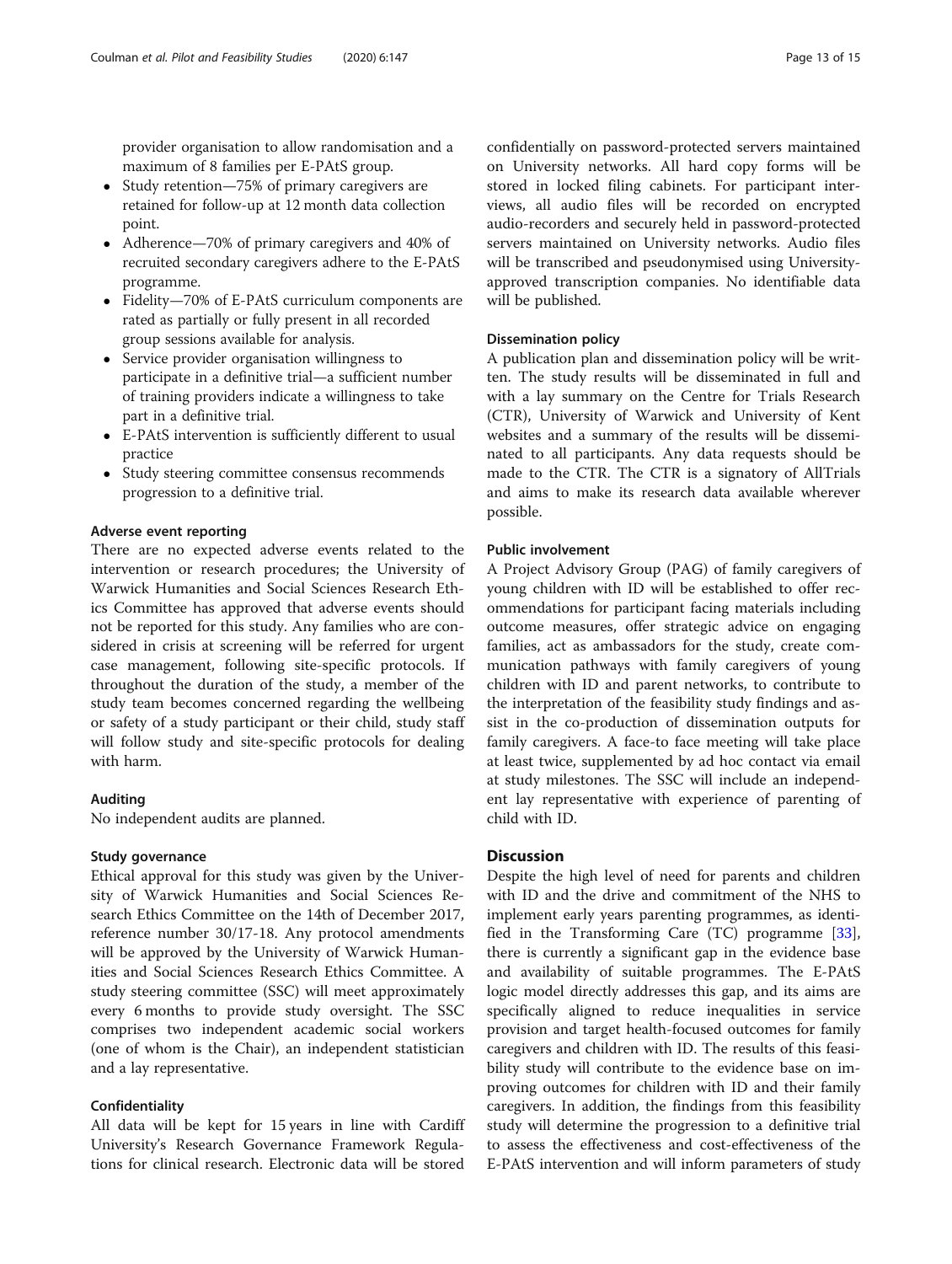<span id="page-13-0"></span>design specifically recruitment processes, methods of data collection and choice of outcome measures.

# Study status

Current protocol: version 1.2 31/01/18. Recruitment start date: 26 March 2018. Approximate recruitment end date: 31 May 2019

# Supplementary information

Supplementary information accompanies this paper at [https://doi.org/10.](https://doi.org/10.1186/s40814-020-00689-9) [1186/s40814-020-00689-9](https://doi.org/10.1186/s40814-020-00689-9).

Additional file 1. SPIRIT Checklist

#### Abbreviations

CONSORT: Consolidated Standards of Reporting Trials; CTR: Centre for Trials Research; E-PAtS: Early Positive Approaches to Support; GCP: Good Clinical Practice; IQ: Intelligence quotient; ID: Intellectual disability; NHS: National Health Service; NICE: The National Institute for Health and Care Excellence; PAG: Project Advisory Group; RA: Research assistant; RCT: Randomised controlled trial; SA: Study administrator; SPIRIT: Standard protocol items: recommendations for interventional trials; SSC: Study steering committee; TC: Transforming Care; UP: Usual practice; VABS: Vineland Adaptive Behaviour Scales

#### Authors' contributions

Study conception: RH, NG. Study protocol: all authors. Drafting the manuscript: EC. Study management: EC. Statistical lead: DG. Process evaluation: JSe. All authors critically reviewed and approved the final version of the submitted manuscript. RH and NG are the lead investigators.

#### Funding

The E-PatS feasibility study is funded by the National Institute for Health Research, Public Health Research Programme. Ref 16/126/11. The National Institute for Health Research, Public Health Research Programme funded the study under a commissioned call but were not involved in the design of the study or collection, analysis, interpretation of data or writing the manuscript.

#### Availability of data and materials

Not applicable—protocol paper.

#### Ethics approval and consent to participate

Ethical approval for this study was given by the University of Warwick Humanities and Social Sciences Research Ethics Committee on the 14th December 2017, reference number 30/17-18. Informed consent will be obtained for all participants from study team members before data collection and randomisation.

#### Consent for publication

Not applicable.

#### Competing interests

Nick Gore is a programme developer for the E-PAtS intervention. All remaining authors declare that they have no competing interests.

#### Author details

<sup>1</sup> Centre for Trials Research, Cardiff University, Neuadd Meirionnydd, Heath Park, Cardiff CF14 4YS, UK. <sup>2</sup>Centre for Educational Development Appraisal and Research, University of Warwick, Coventry CV4 7AL, UK. <sup>3</sup>Tizard Centre, University of Kent, Cornwallis North East, Canterbury CT2 7NF, UK. <sup>4</sup>Warwick Clinical Trials Unit, University of Warwick, Coventry CV4 7AL, UK. <sup>5</sup>DECIPHer Centre Cardiff University, 1-3 Museum Place, Cardiff CF10 3BD, UK. <sup>6</sup>Institute of Health and Wellbeing, University of Glasgow, G12 8RZ, Glasgow, UK. <sup>7</sup>The Challenging Behaviour Foundation, The Old Courthouse, New Road Avenue, Chatham, Kent ME4 6BE, UK. <sup>8</sup>Division of Psychiatry, Faculty of Brain Sciences, University College London, Wing B, Maple House, Tottenham Court Road, London, UK.

Received: 14 June 2019 Accepted: 21 September 2020 Published online: 02 October 2020

#### References

- 1. Hatton C, Emerson E, Glover G, Robertson R, Baines S, Christie A. People with learning disabilities in England 2013. London: Public Health England; 2014.
- 2. Emerson C, Hatton C. Mental health of children and adolescents with intellectual disabilities in Britain. Br J Psychiatry. 2007;191:439–99.
- 3. Totsika V, Hastings RP, Emerson E, Lancaster GA, Berridge DM. A populationbased investigation of behavioural and emotional problems and maternal mental health: associations with autism and intellectual disability. J Child Psychol Psychiatry. 2011;52:91–9.
- 4. Totsika V, Hastings RP, Emerson E, Berridge DM, Lancaster GA. (2011). Behaviour problems at five years of age and maternal mental health in autism and intellectual disability. J Abnorm Child Psychol. 2011;39:1137–47.
- 5. Hastings RP. Do children with intellectual and developmental disabilities have a negative impact on other family members? The case for rejecting a negative narrative. Int Rev Res Dev Disabil. 2016;50:165–94.
- 6. Hastings RP, Daley D, Burns C, Beck A. Maternal distress and expressed emotion: cross-sectional and longitudinal relationships with behavior problems of children with intellectual disabilities. Am J Ment Retard. 2006; 111:48–61.
- 7. Cridland EK, Jones SC, Magee CA, Caputi P. Family-focused autism spectrum disorder research: a review of the utility of family systems approaches. Autism. 2014;18:213–22.
- 8. Trivette CM, Dunst CJ, Hamby DW. Influences of family-systems intervention practices on parent-child interactions and child development. Topics in Early Childhood Special Education. 2010;30:3–19.
- Toms G, Totsika V, Hastings RP, Healy H. Access to services by children with intellectual disability and mental health problems: population-based evidence from the UK. J Intellect Dev Disabil. 2015;40:239–47.
- 10. Totsika V, Hastings RP, Vagenas D, Emerson E. Parenting and the behavior problems of young children with an intellectual disability: concurrent and longitudinal relationships in a population-based study. American Journal on Intellectual and Developmental Disabilities. 2014;119:422–35.
- 11. National Institute for Health and Care Excellence. Mental health problems in people with learning disabilities: prevention, assessment, and management. NICE Guideline NG54. 2016.
- 12. Tellegen CL, Sanders MR. Stepping Stones Triple P–Positive Parenting Program for children with disability: a systematic review and meta-analysis. Research in Developmental Disabilities. 2013;34:1556–71.
- 13. Durand VM, Hieneman M, Clarke S, Wang M, Rinaldi M. Positive family intervention for severe challenging behaviour: a multisite randomized clinical trial. J Positive Behav Interventions. 2013;15:133–43.
- 14. Gore NJ, Hastings RP, Brady S. Early intervention for children with learning disabilities: making use of what we know. Tizard Learn Disabil Rev. 2014;19: 181–9.
- 15. Guralnick MJ. A developmental systems model for early intervention. Infants and Young Children. 2001b;14(2):1–18.
- 16. ADASS LGA, England NHS. Supporting people with a learning disability and/ or autism who display behaviour that challenges, including those with a mental health condition: service model for commissioners of health and social care services. London; 2015.
- 17. Scottish Government. National Parenting Strategy: making a positive difference to children and young people through parenting. Edinburgh: Scottish Government; 2012.
- 18. Sparrow SS, Cicchetti DV, Saulnier CA. Vineland Adaptive Behavior Scales, survey forms manual (3rd ed.). Circle Pines: AGS Publishing; 2016.
- 19. Weiss JA, Lunsky Y. The Brief Family Distress Scale: a measure of crisis in caregivers of individuals with autism spectrum disorder. J Child Fam Stud. 2011;20:521–8.
- 20. Lindsay G, Strand S. Evaluation of the national rollout of parenting programmes across England: the parenting early intervention programme (PEIP). BMC Public Health. 2013;13:972.
- 21. Brueton VC, Tierney JF, Stenning S, Meredith S, Harding S, Nazareth I, Rait G. Strategies to improve retention in randomised trials: a Cochrane systematic review and meta-analysis. BMJ open. 2014;4(2):e003821.
- 22. Arain M. What is a pilot or feasibility study? A review of current practice and editorial policy. BMC Med Res Methodol. 2010;10(1):67.